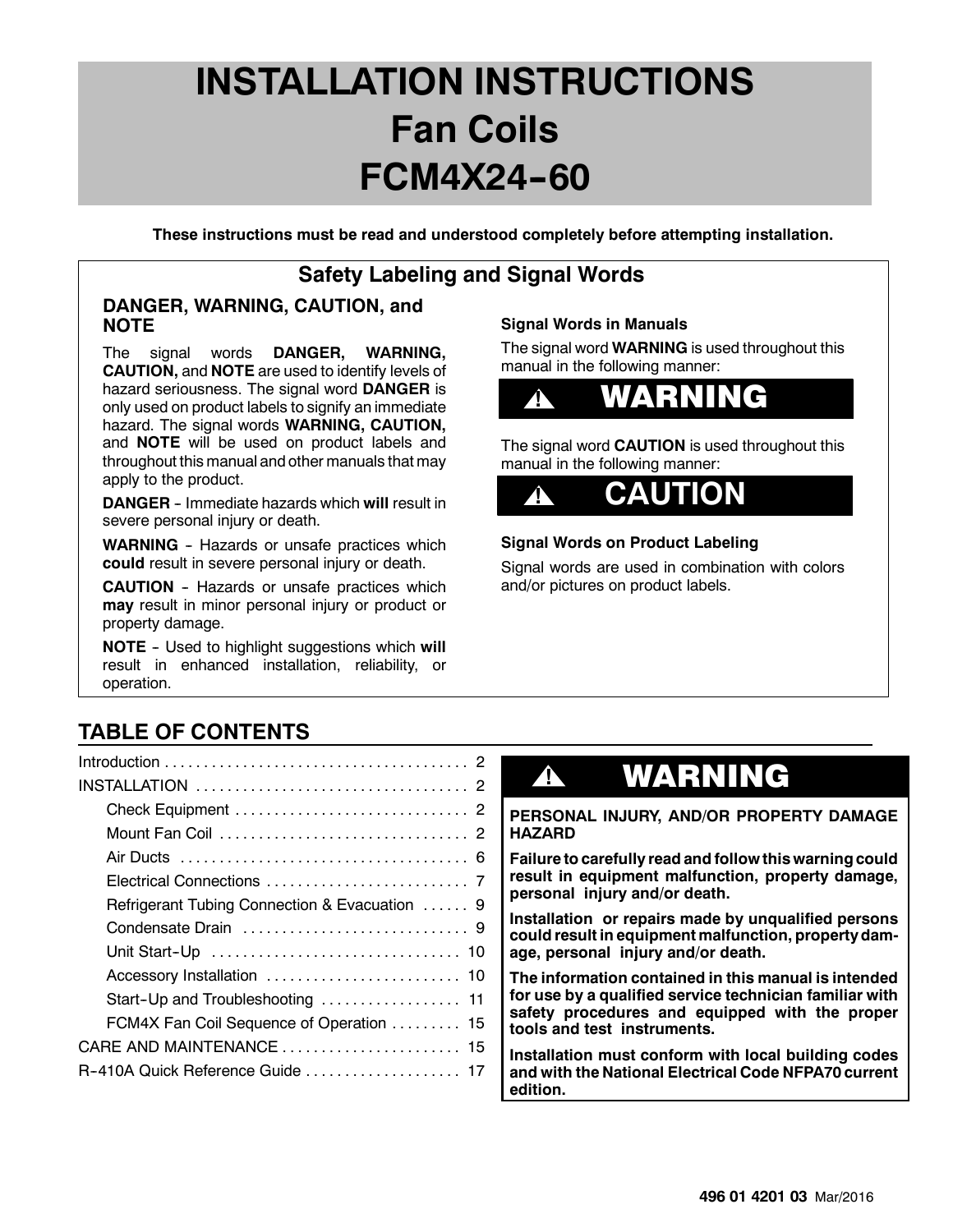### **INTRODUCTION**

Model FCM4X fan coils are designed to be installed with the Observer<sup>™</sup> Communicating Wall Control. The FCM4X fan coils will provide airflow at a rate commanded by the Wall Control. The nominal airflow/ton rate is 350 CFM/ton. The Wall Control will modify the commanded airflow under certain operating modes. Refer to the Wall Control literature for further system control details. This fan coil will not respond to commands from a common thermostat except under certain emergency situations explained in this document. The instructions contained herein provide guidance to successfully install this fan coil.

Model FCM4X fan coil units are designed for flexibility and can be used for upflow, horizontal, or downflow applications. These units are designed specifically for R-410A refrigerant and must be used only with R-410A refrigerant air conditioners and heat pumps as shipped.

These units are designed to meet low air leak requirements currently in effect. Because of this, units need special attention in the condensate pan and drain connection area and when brazing tubing.

These units are available for application in systems of 24,000 through 60,000 Btuh nominal cooling capacities. Factory-authorized, field-installed electric heater packages are available in 5 through 30 kW. See Specifications for available accessory kits.

If the unit is located in an area of high humidity, nuisance sweating of the casing may occur. On these installations a wrap of  $2''$  (51 mm) fiberglass insulation with a vapor barrier is recommended.

### **INSTALLATION**

#### **Procedure 1. — Check Equipment**

Unpack unit and move to final location. Remove carton taking care not to damage unit.

Inspect equipment for damage prior to installation. File claim with shipping company if shipment is damaged or incomplete. Locate unit rating plate which contains proper installation information. Check rating plate to be sure unit matches job specifications.

#### **Procedure 2. — Mount Fan Coil**

FCM4X unit can stand or lie on floor, or hang from ceiling or wall. Allow space for wiring, piping, proper trapping and servicing unit.

**IMPORTANT:** When unit is installed over a finished ceiling and/or living area, building codes may require and it is recommended by the factory, a field-supplied secondary condensate pan to be installed under the entire unit. Some localities may allow the alterative of running a separate, secondary condensate line. Consult local codes for additional restrictions or precautions.

FCM4X fan coils can be installed for upflow and horizontal-left applications as factory shipped. (See Figures 1, 2 and 3.) FCM4X units can be installed for horizontal-right applications with field modifications. FCM4X units may be converted for downflow applications using factory-authorized accessory kits.

**NOTE**: To ensure proper drainage for horizontal installations, unit must be installed so it is within 1/8" / 3.18 mm level of the length and width of unit.

#### **A. Modular Units**

The FCM4X60 Fan Coil are 2-piece modular units. Modular construction allows installer to disassemble unit into 2 components, coil box and blower box, for ease of installation.

To disassemble unit, remove rear corner brackets by removing 2 screws which secure brackets. Remove either 2 screws in each front corner of coil box, or 2 screws in blower box. (See Fig. 4.) Do not remove all 4 screws in each corner. Sections may now be separated by lifting top section from lower section.

To reassemble, reverse above procedure. Be certain to reinstall all fasteners when reassembling.

#### **B. Upflow Installation**

If return air is to be ducted through a floor, set unit on floor over opening and use  $1/8$ " / 3.18 mm to  $1/4$ " / 6.35 mm thick fireproof resilient gasket between duct, unit, and floor.

Side return is a field option on slope coil models. Cut opening per dimensions. (See Fig. 1.) A field-supplied bottom closure is required.

All return-air must pass through the coil.

#### **C. Horizontal Installations**

Units must not be installed with access panels facing up or down.

Be sure installation complies with all applicable building codes that may require installation of a secondary condensate pan.

- 1. Arrange support for unit by setting it in or above secondary condensate pan.
- 2. When suspending unit from ceiling dimples in casing indicate proper location of screws for mounting metal support straps. (See Fig. 2.)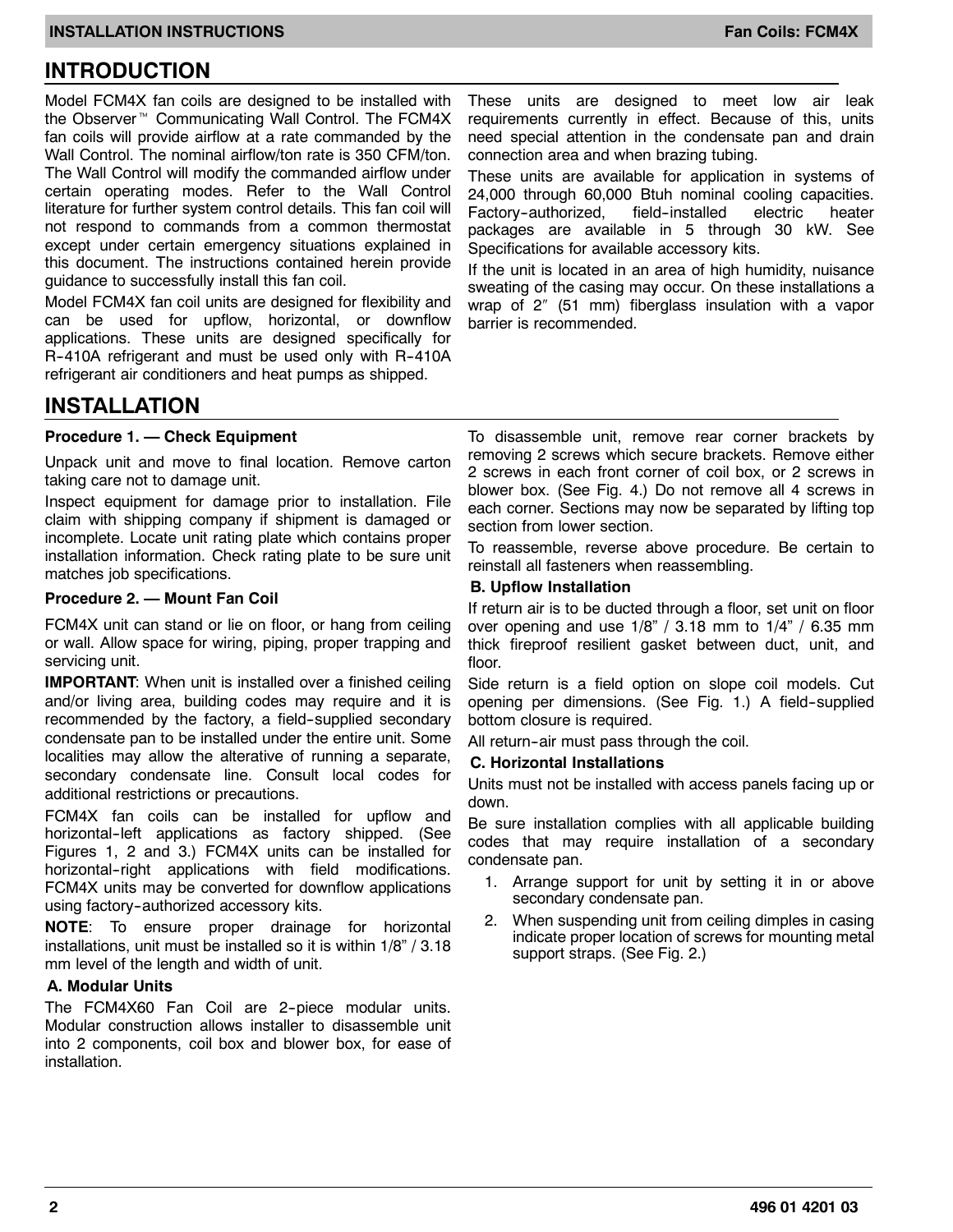#### **INSTALLATION INSTRUCTIONS FAN ALLATION INSTRUCTIONS**

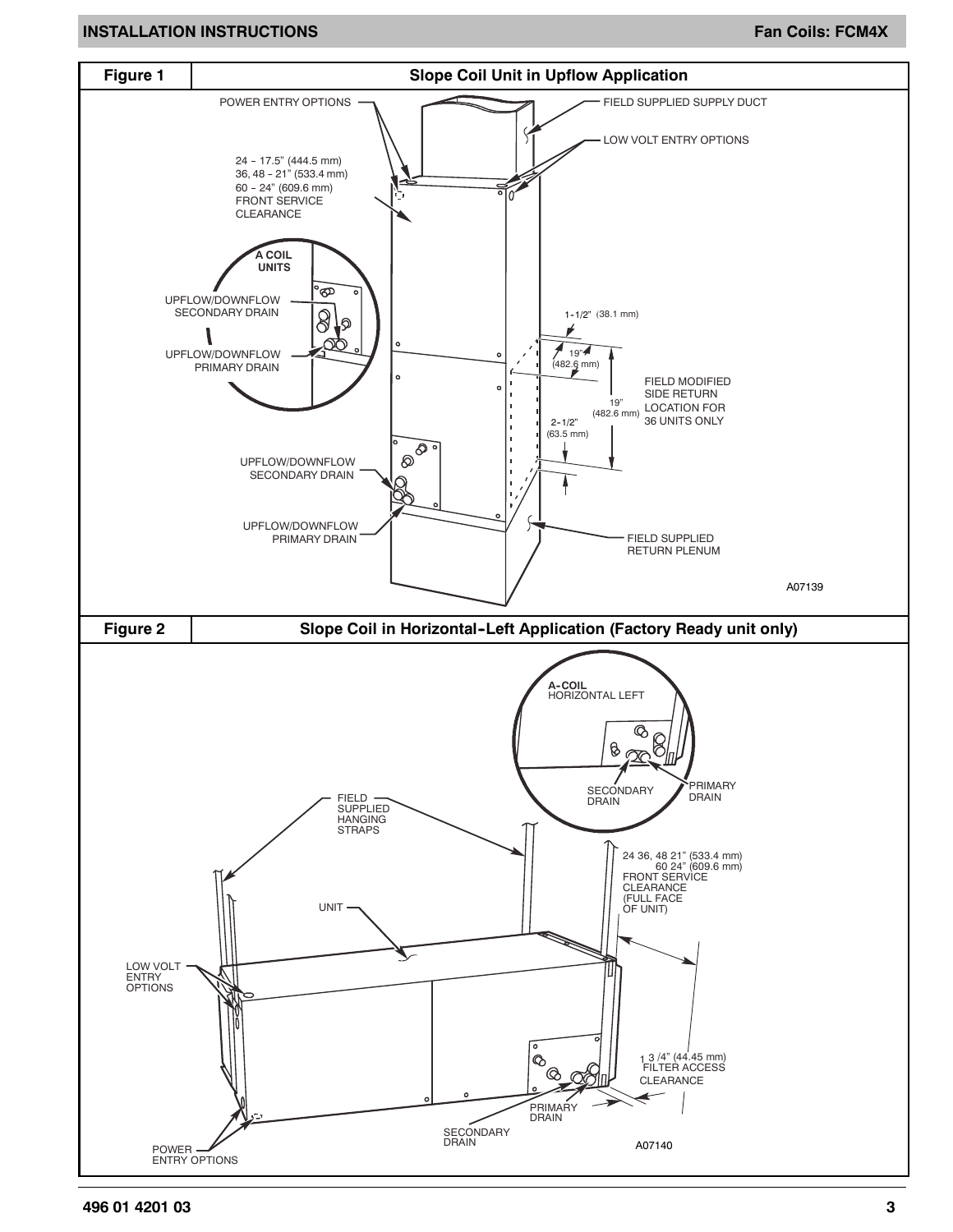#### **INSTALLATION INSTRUCTIONS FAN ALL AND SEXUAL CONSTANT OF A SEXUAL CONSTANT OF A SEXUAL CONSTANT OF A SEXUAL CO**





#### **D. Horizontal--Right Conversion of Units with Slope Coils**

**NOTE**: Gasket kit number EBAC01GSK is required for horizontal slope coil conversion to maintain low air leak/low sweat performance.

- 1. Remove blower and coil access panels and fitting panel. (See Fig. 5.)
- 2. Remove screw securing coil assembly to right side casing flange.
- 3. Remove coil assembly.
- 4. Lay fan coil on its right side and reinstall coil assembly with condensate pan down.
- 5. Attach coil to casing flange using previously removed coil mounting screw.
- 6. Make sure pan cap in fitting door is properly seated on fitting door to retain low air leak rating of the unit.
- 7. Add gaskets included in kit per kit instructions.
- 8. Reinstall access panels and fitting panel, aligning holes with tubing connections and condensate pan connections.

Make sure liquid and suction tube grommets are in place to prevent air leaks and cabinet sweating. Install grommets after brazing.

#### **E. Horizontal Right Conversion of Units With A-Coil**

To convert units for horizontal right installations:

- 1. Remove blower and coil access panels. (See Fig. 6.)
- 2. Remove metal clip securing fitting panel to condensate pan. Remove fitting panel.
- 3. Remove 2 snap-in clips securing A-coil in unit.
- 4. Slide coil and pan assembly out of unit.
- 5. Remove horizontal drain pan support bracket from coil support rail on left side of unit and reinstall on coil support rail on right side of unit.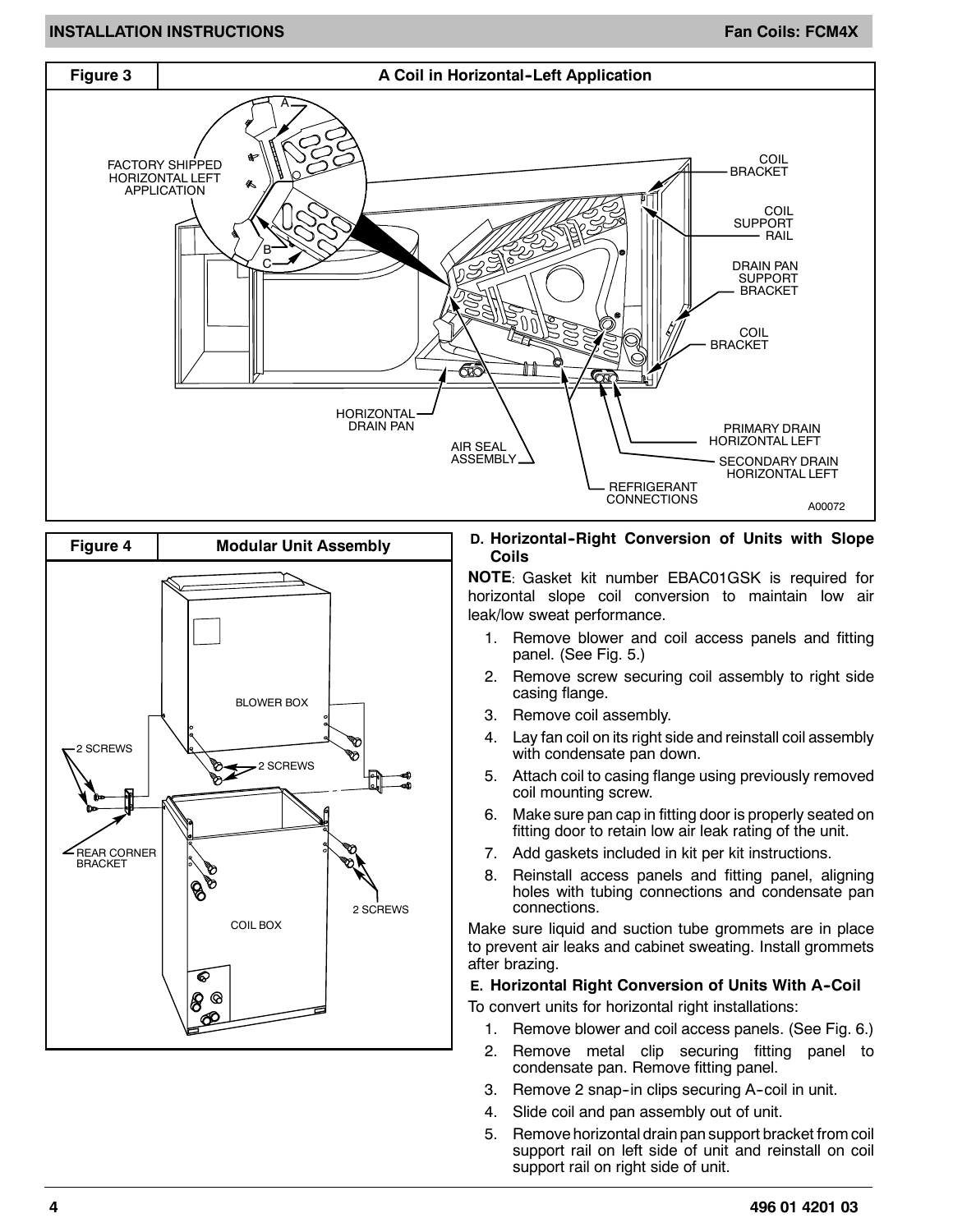- 6. Convert air seal assembly for horizontal right.
	- a. Remove air seal assembly from coil by removing 4 screws.
	- b. Remove air splitter (B) from coil seal assembly by removing 3 screws. (See Fig. 6 inset)
	- c. Remove filler plate (A) and install air splitter (B) in place of filler plate.
	- d. Install filler plate (A) as shown in horizontal right application.
	- e. Remove condensate troughs (C) and install on opposite tube sheets.
	- f. Install hose onto plastic spout.
- 7. Install hose onto plastic spout.
- 8. Slide coil assembly into casing. Be sure coil bracket on each corner of vertical pan engages coil support rails.
- 9. Reinstall 2 snap-in clips to correctly position and secure coil assembly in unit. Be sure clip with large offset is used on right side of unit to secure horizontal pan.
- 10. Remove two oval fitting caps from left side of the coil, access panel, and fitting panel.
- 11. Remove insulation knockouts on right side of coil access panel.
- 12. Remove 2 oval coil access panel plugs and reinstall into holes on left side of coil access panel and fitting panel.
- 13. Install condensate pan fitting caps (from Step 10) in right side of coil door making sure that cap snaps and seats cleanly on back side of the coil door. Make sure no insulation interferes with seating of cap.
- 14. Reinstall access and fitting panels, aligning holes with tubing connections and condensate pan connections. Be sure to reinstall metal clip between fitting panel and vertical condensate pan.

Make sure liquid and suction tube grommets are in place to prevent air leaks and cabinet sweating.

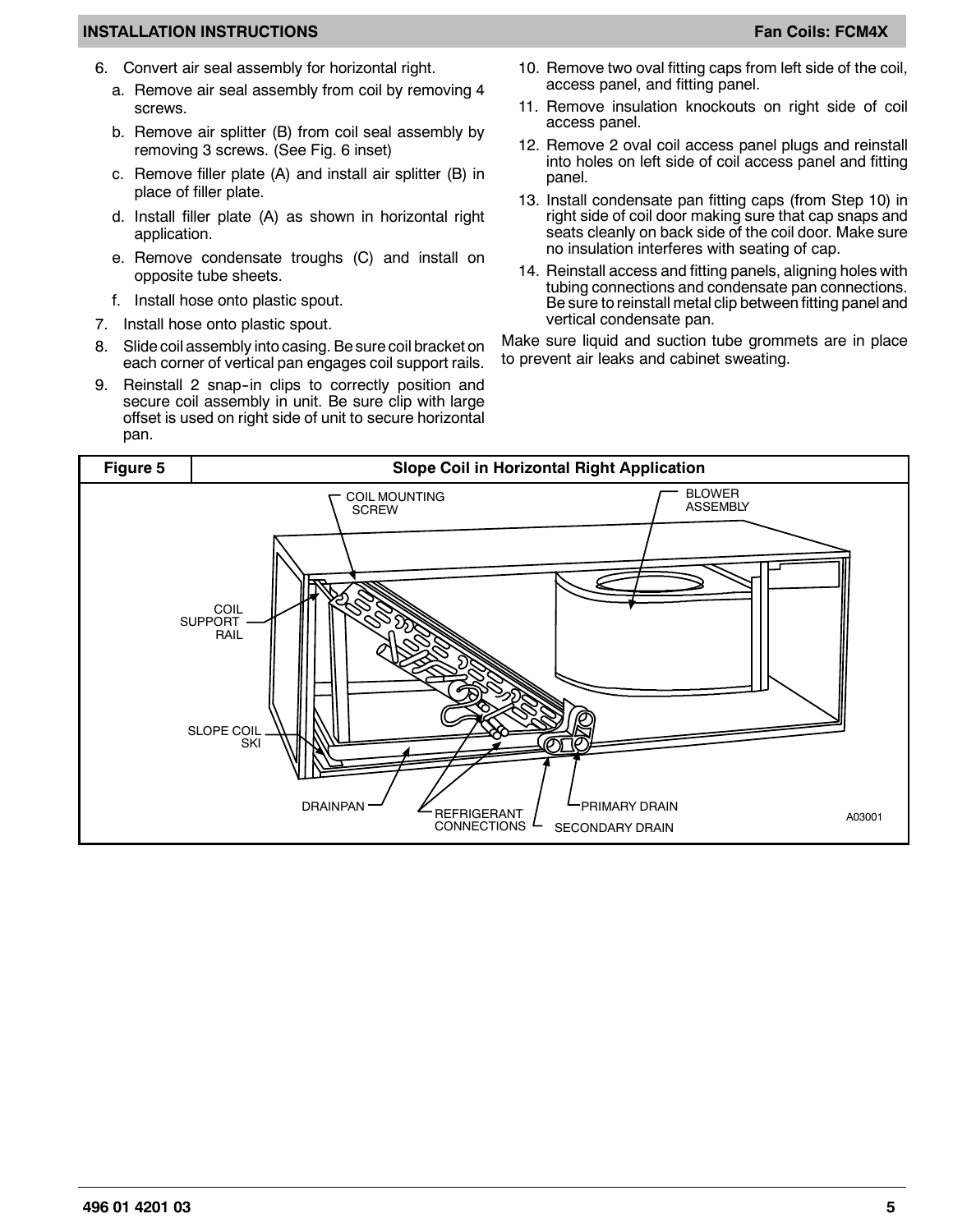#### **INSTALLATION INSTRUCTIONS FAN ALL AND SEXUAL CONSTANT OF A SEXUAL CONSTANT OF A SEXUAL CONSTANT OF A SEXUAL CO**



#### **F. DOWNFLOW INSTALLATION**

### **! CAUTION**

#### **PRODUCT OR PROPERTY DAMAGE HAZARD**

**Failure to follow this caution may result in product or property damage**

**The conversion of the fan coil to downflow requires special procedures for the condensate drains on both A--coil and Slope--coil units. The vertical drains have an overflow hole between the primary and secondary drain holes. This hole is plugged for all applications except downflow, and must be used for downflow. During conversion process, remove plastic cap covering vertical drains only and discard. Remove plug from overflow hole and discard. At completion of downflow installation, caulk around vertical pan fitting to door joint to retain low air leak performance of the unit.**

In this application, field conversion of the evaporator coil is required using accessory downflow kit along with an accessory base kit.

**NOTE**: To convert units for downflow applications, refer to Installation Instructions supplied with kit for proper installation. For unit size 36, use kit Part No. EBAC01DFS. For unit sizes 24, 48, and 60, use kit Part No. EBAC02DFA. Use fireproof resilient gasket, 1/8- to 1/4-in. thick, between duct, unit, and floor.

**NOTE**: Gasket kit number EBAC01GSK is also required for all downflow applications to maintain low air leak/low sweat performance.

#### **G. Manufactured and Mobile Home Housing Applications**

- 1. Fan coil unit must be secured to the structure using field--supplied hardware.
- 2. Allow a minimum of 24-in. clearance from access panels.
- 3. Recommended method of securing for typical applications
	- a. If fan coil is away from wall, attach pipe strap to top of fan coil using No. 10 self tapping screws. Angle strap down and away from back of fan coil, remove all slack, and fasten to wall stud of structure using 5/16-in. lag screws. Typical both sides of fan coil.
	- b. If fan coil is against wall, secure fan coil to wall stud using 1/8-in. thick right-angle brackets. Attach brackets to fan coil using No. 10 self tapping screws and to wall stud using 5/16-in. lag screws. (See Fig. 7.)

#### **Procedure 3. — Air Ducts**

Connect supply-air duct over outside of 3/4-in. flange provided on supply-air opening. Secure duct to flange with proper fasteners for type of duct used, and seal duct-to-unit joint.

Duct connection flanges are provided on unit air discharge connection.

When using FCM4X units with 20-, 24-, and 30-kW electric heaters, maintain a 1-in, clearance from combustible materials to discharge plenum and ductwork for a distance of 36" / 914.4 mm from unit. Use accessory downflow base to maintain proper clearance on downflow installations.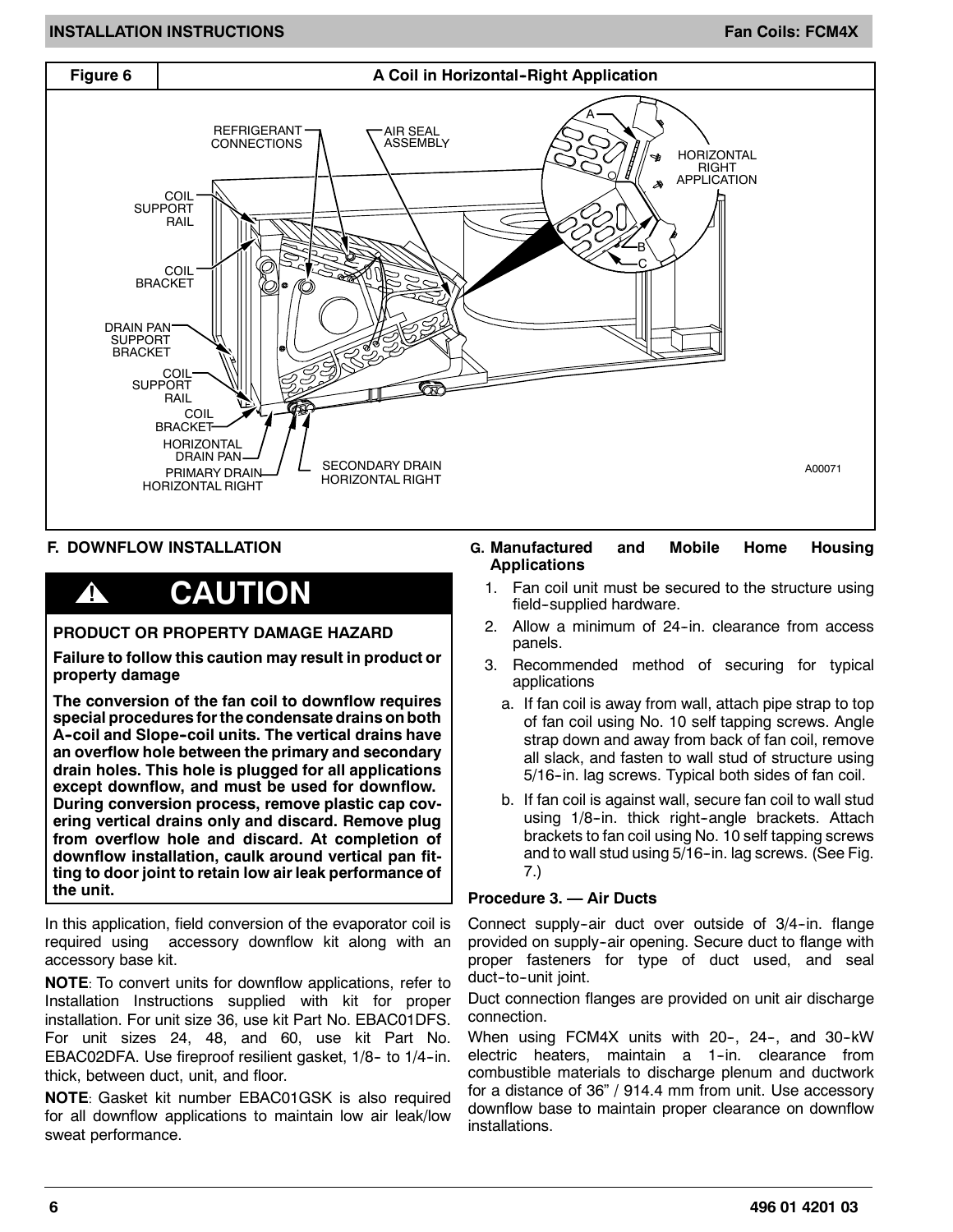It is a recommendation, but not a requirement, to use flexible connectors between ductwork and unit to prevent transmission of vibration. When electric heater is installed, use heat resistant material for flexible connector between ductwork and unit at discharge connection. Ductwork passing through unconditioned space must be insulated and covered with vapor barrier.



#### **Ductwork Acoustical Treatment**

Metal duct systems that do not have a 90° elbow and 10 ft. of main duct to first branch takeoff may require internal acoustical insulation lining. As an alternative, fibrous ductwork may be used if constructed and installed in accordance with the latest edition of SMACNA construction standard on fibrous glass ducts. Both acoustical lining and fibrous ductwork shall comply with National Fire Protection Association Standards 90A or B as tested by UL Standard 181 for Class 1 air ducts.

#### **Procedure 4. — Electrical Connections**

#### **A. Line--Voltage Connections**

If unit contains an electric heater, remove and discard power plug from fan coil and connect male plug from heater to female plug from unit wiring harness. (See Electric Heater Installation Instructions.)

For units without electric heat:

- 1. Connect 208/230v power leads from field disconnect to yellow and black stripped leads.
- 2. Connect ground wire to unit ground lug.

Check all factory wiring per unit wiring diagram and inspect factory wiring connections to be sure none were loosened in transit or installation.



**ELECTRICAL OPERATION HAZARD**

**Failure to follow this warning could result in personal injury or death.**

**Before installing or servicing unit, always turn off all power to unit. There may be more than 1 disconnect switch. Turn off accessory heater power if applicable.**



**ELECTRICAL SHOCK or UNIT DAMAGE HAZARD**

**Failure to follow this warning could result in personal injury, death, and/or unit damage.**

**If a disconnect switch is to be mounted on unit, select a location where drill and fasteners will not contact electrical or refrigeration components.**



**ELECTRICAL SHOCK or UNIT DAMAGE HAZARD**

**Failure to follow this warning could result in personal injury or death.**

**Field wires on the line side of the disconnect remain** live, even when the pull-out is removed. Service and **maintenance to incoming wiring can not be performed until the main disconnect switch (remote to the unit) is turned off.**

**NOTE**: Before proceeding with electrical connections, make certain that supply voltage, frequency, and phase are as specified on unit rating plate. Be sure that electrical service provided by the utility is sufficient to handle the additional load imposed by this equipment. See unit wiring label for proper field high- and low- voltage wiring. Make all electrical connections in accordance with NEC and any local codes or ordinances that may apply. Use copper wire only. The unit must have a separate branch electric circuit with a field-supplied disconnect switch located within sight from and readily accessible from the unit.

A factory-authorized disconnect kit is available for installation of 0- through 10-kW applications. When electric heat packages with circuit breakers are installed, the circuit breaker can be used as a disconnect.

Transformer is factory wired for 230-v operation. For 208--v applications, disconnect black wire from 230--v terminal on transformer and connect it to 208-v terminal. (See Fig. 8.)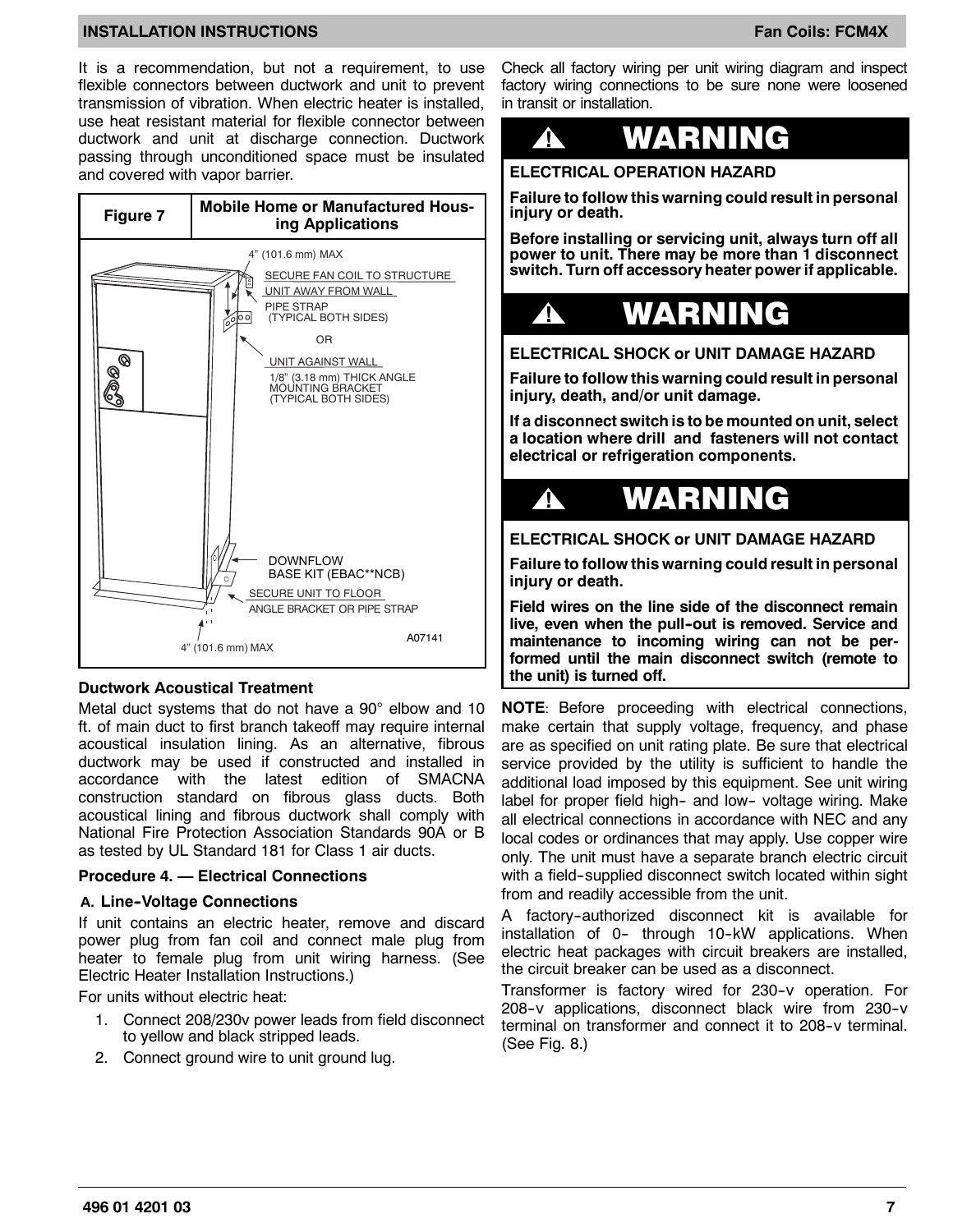

#### **B. 24--V Control System Connections to Unit Printed--Circuit Board (PCB)**

Use No. 18 AWG color-coded, insulated  $(35^{\circ}$ C minimum) wires to make low-voltage connections between Wall Control and unit. If Wall Control is located more than 100 ft. from unit (as measured along the low-voltage wires), use No. 16 AWG color-coded, insulated (35°C minimum) wires or in accordance with local codes.

Connect low--voltage leads to Wall Control and outdoor unit. (See Fig. 9 or 10.)

**NOTE**: Where local codes require Wall Control wiring be routed through conduit or raceways, splices can be made inside fan coil unit. All wiring must be NEC Class l and must be separated from incoming power leads.



**NOTE:** Two-stage non-communicating AC and HP wiring require daughter board NAXA00101DB.



#### **C. Manufactured Housing**

In manufactured housing applications, the Code of Federal Regulations, Title 24, Chapter XX, Part 3280.714 requires that supplemental electric heat be locked out at outdoor temperatures above 40°F (4.4°C), except for a heat pump defrost cycle.

The Wall Control with an outdoor air temperature sensor can be used to lockout supplemental heat above 40°F  $(4.4^{\circ}C)$  except for heat pump defrost cycle. Refer to Wall Control Instructions.

**NOTE**: Outdoor air temperature sensor is factory installed on communicating single- and two-stage AC and HP units. For non-communicating outdoor units, install the TSTATXXSEN01B outdoor air temperature sensor.

**D. Ground Connections**



#### **ELECTRICAL SHOCK HAZARD**

**Failure to establish uninterrupted or unbroken ground could result in personal injury and/or death.**

**The cabinet must have an uninterrupted or unbroken ground according to NEC, ANSI/NFPA 70 and local codes to minimize personal injury if an electrical fault should occur. The ground may consist of electrical wire or metal conduit when installed in accordance with existing electrical codes. (See Ground/Conduit Note below.)**

**NOTE**: Use UL listed conduit and connectors to connect supply wire(s) to unit and obtain proper grounding. If conduit connection uses reducing washers, a separate ground wire must be used. Grounding may also be accomplished by using grounding lug provided in control box. Using multiple supply circuits requires grounding of each circuit to ground lugs on unit and heaters.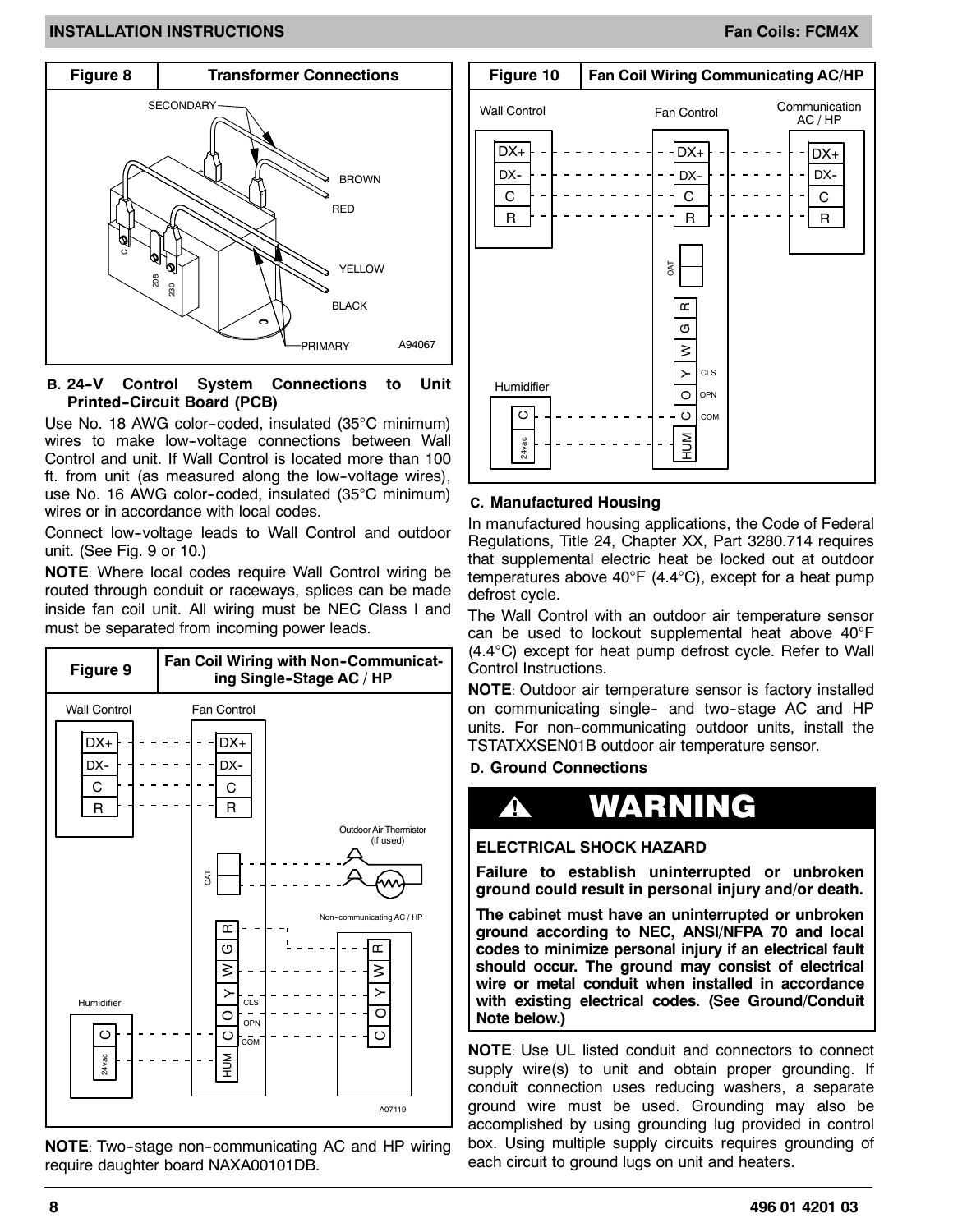#### **Procedure 5. — Refrigerant Tubing Connection and Evacuation**

Use accessory tubing package or field-supplied tubing of refrigerant grade. Insulate entire suction tube if field-supplied tubing is used. Tubing package has an insulated suction tube. Do not use damaged, dirty, or contaminated tubing because it may plug refrigerant flow control device. Always evacuate coil and field-supplied tubing to 500 microns before opening outdoor unit service valves.

## **! CAUTION**

#### **PRODUCT DAMAGE HAZARD**

**Failure to follow this caution may result in product or property damage.**

**A brazing shield MUST be used when tubing sets are being brazed to the unit connections to prevent damage to the unit surface and condensate pan fitting caps.**

Units have sweat suction and liquid tube connections. Make suction tube connection first.

- 1. Cut tubing to correct length.
- 2. Insert tube into sweat connection on unit until it bottoms.
- 3. Braze connection using silver bearing or non-silver bearing brazing materials. Do not use solder (materials which melt below  $800^{\circ}$ F / 427 $^{\circ}$ C). Consult local code requirements.

## **! CAUTION**

#### **PRODUCT DAMAGE HAZARD**

**Failure to follow this caution may result in product or property damage.**

**Wrap a wet cloth around rear of fitting to prevent damage to TXV and factory made joints.**

4. Evacuate coil and tubing system to 500 microns using deep vacuum method.

#### **Procedure 6. — Condensate Drain**

# **! CAUTION**

#### **PRODUCT DAMAGE HAZARD**

**Failure to follow this caution may result in product or property damage.**

**The conversion of the fan coil to downflow requires special procedures for the condensate drains on both A--coil and Slope--units. The vertical drains have an overflow hole between the primary and secondary drain holes. This hole is plugged for all applications except downflow, but must be used for downflow. During the conversion process, remove the plastic cap covering the vertical drains only and discard. Remove the plug from the overflow hole and discard. At completion of the downflow installation, caulk around the vertical pan fitting to door joint to retain the low air leak performance of the unit.**

To connect drains, the cap openings must be removed. Use a knife to start opening near tab and using pliers, pull tab to remove disk. Clean edge of opening if necessary and install the condensate line. Finally, caulk around lines where they exit fitting to retain low leak rating of the unit. Units are equipped with primary and secondary 3/4-in. FPT drain connections. For proper condensate line installation see Figures 1, 2, 3, 5, and 6. To prevent property damage and achieve optimum drainage performance, BOTH primary and secondary drain lines should be installed and include properly sized condensate traps. (See Figures 11 and 12.) Factory-approved condensate traps are available. Be sure to install plastic push--in plugs in unused condensate drain fittings. It is recommended that PVC fittings be used on plastic condensate pan. Do not over-tighten. Finger-tighten plus 1--1/2 turns. Use pipe dope.

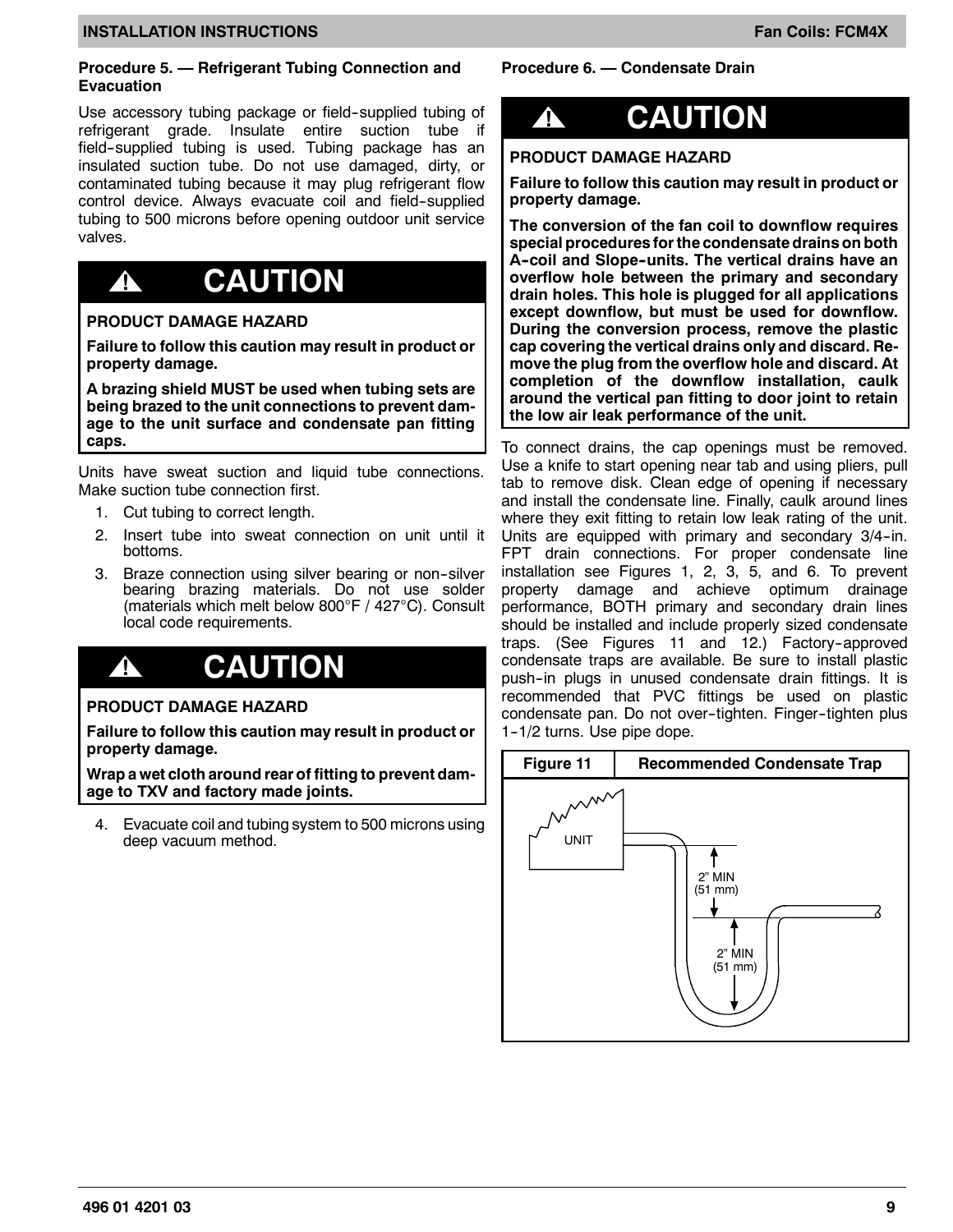

## **! CAUTION**

#### **PRODUCT DAMAGE HAZARD**

**Failure to follow this caution may result in product or property damage.**

**Shallow running traps are inadequate and DO NOT allow proper condensate drainage. (See Fig. 13.)**



**NOTE**: When connecting condensate drain lines, avoid blocking filter access panel. Prime both primary and secondary condensate traps after connecting to drain pan.

**NOTE**: If unit is located in or above a living space where damage may result from condensate overflow, a field-supplied external condensate pan should be installed underneath entire unit, and a secondary condensate line (with appropriate trap) should be run from unit into the pan. Any condensate in this external condensate pan should be drained to a noticeable place. As an alternative to using an external condensate pan, some localities may allow the use of a separate  $3/4$ -in. condensate line (with appropriate trap) to a place where condensate will be noticeable. The owner of the structure must be informed that when condensate flows from the secondary drain or external condensate pan, the unit requires servicing, or water damage will occur.

Install traps in condensate lines as close to the coil as possible. (See Fig. 12.) Make sure that the outlet of each trap is below its connection to the condensate pan to prevent condensate from overflowing drain pan. Prime all traps, test for leaks, and insulate traps if located above a living area.

# **! CAUTION**

#### **PRODUCT DAMAGE HAZARD**

**Failure to follow this caution may result in product or property damage.**

**Never run unit without a filter or with filter access door removed.**

**IMPORTANT**: Factory authorized filters must be used when locating the filter inside the unit. (See Table 1.) For those applications where access to an internal filter is impractical, a field-supplied filter must be installed in return duct system.

#### **Table 1 – Filter Kits**

|             | <b>PART NUMBER</b> | <b>SIZE USED WITH</b> |
|-------------|--------------------|-----------------------|
| FILTER KIT  | FBAC01FKM          | 24                    |
| $(12$ PACK) | EBAC01FKL          | 36, 48                |
|             | FBAC01FKX          | ഩ                     |

#### **Procedure 7. — Unit Start-Up**

Refer to outdoor unit Installation Instructions for system start-up instructions and refrigerant charging method details.

#### **A. Low--Voltage Circuit Fusing and Reference**

The low-voltage circuit is fused by a board-mounted 3-amp. automotive fuse placed in series with transformer SEC1 and R circuit. The C circuit of transformer circuit is referenced to chassis ground through a printed circuit run at SEC2 and metal PC board mounting eyelets. Check to be sure PC Board is mounted securely using both factory installed screws.

**NOTE**: Mis--wiring or shorting any of the low voltage connections may cause the low voltage fuse to open but will not damage the Wall Control or fan coil control. Simply rewire and replace fuse to correct fault.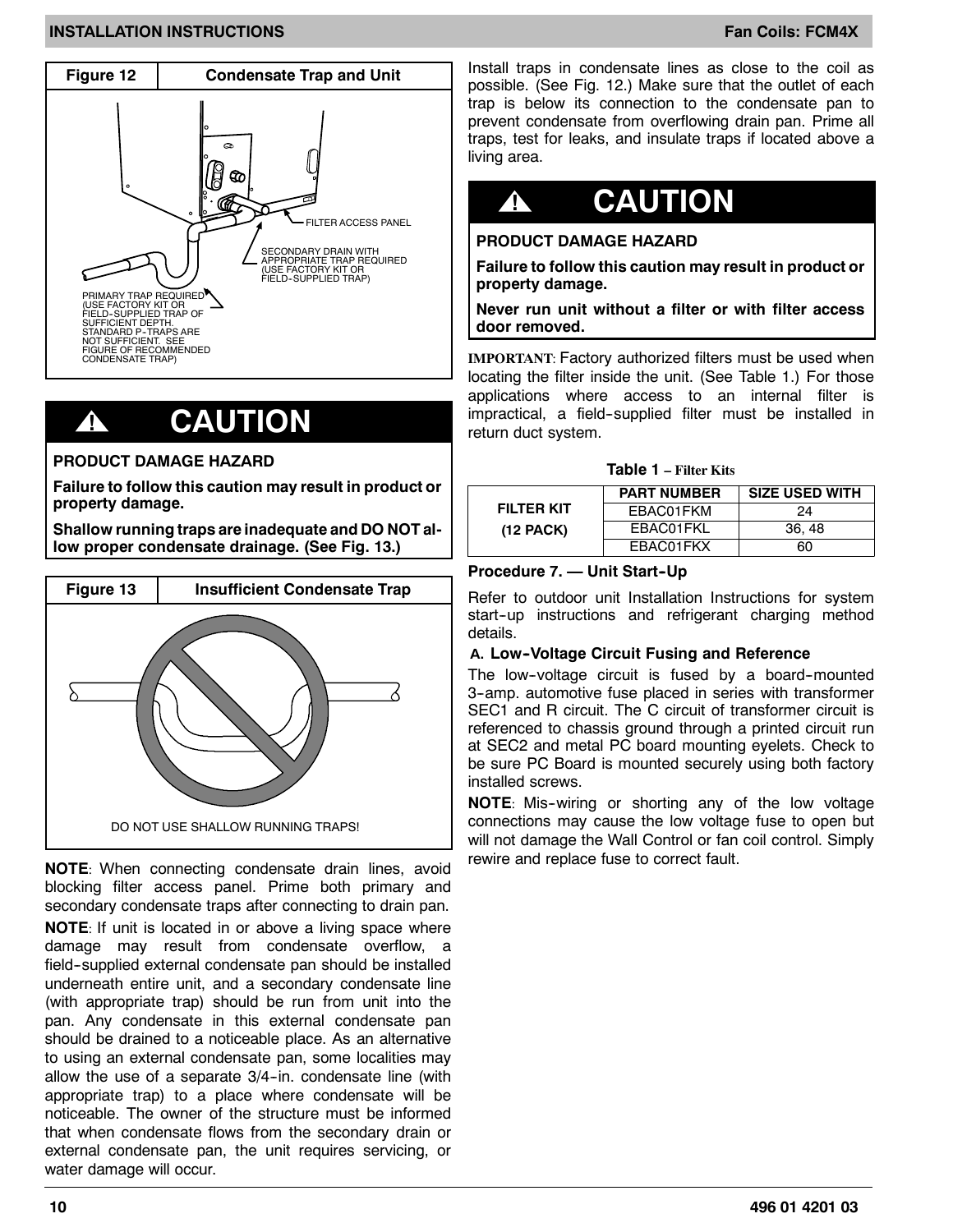#### **Procedure 8. — Accessory Installation**

#### **A. Accessory Electric Heaters**

Electric heaters may be installed with the fan coil per instructions supplied with electric heater package. See unit rating plate for factory-approved electric heater kits.

#### **B. Outdoor Air Thermistor (OAT)**

A 2-screw terminal strip is provided for connection of an outdoor temperature thermistor. This strip is marked OAT. The installation of an outdoor temperature sensor using the fan coil OAT terminals is optional. If the outdoor unit is not equipped for communications, fan coil OAT input can be used to supply outdoor temperature data for system level functions and for temperature display on Wall Control. Communicating outdoor units are shipped with a factory installed OAT. This factory installed OAT is used for all outdoor unit specific and system level functions requiring outdoor temperature if an OAT is not added to fan coil. If an OAT is added in the fan coil, the fan coil connected OAT will be used for system level functions and the factory supplied outdoor unit OAT will be used for outdoor unit control functions.

Using two wires of field-supplied thermostat wire cable, wire one lead of thermistor to one screw terminal and the other lead to remaining screw terminal; there is no polarity to be observed. It is strongly recommended that two wires be used to connect the thermistor to eliminate noise interference in temperature reading. If there are not two spare wires available in cable, one wire may be used to connect thermistor to OAT screw terminal 1 and the other lead of the thermistor can be wired to 24VAC COM (C) wire. OAT screw terminal 1 is terminal located closest to the DX+DX-CR system communications and is marked with a small number 1 next to the terminal strip.

**NOTE:** Mis-wiring OAT inputs will not cause damage to either fan coil control or thermistor. If the thermistor is wired incorrectly, no reading will appear at Wall Control. Re-wire thermistor correctly for normal operation.

#### **C. Electronic Air Cleaner Connections**

In communicating mode the G signal isn't active on this control board. Only electric air cleaners that do not rely on the HVAC system to activate the electronic air cleaner should be used with communicating systems. See Electric air cleaner instructions for installation.

#### **D. Humidifier Connections**

The fan coil control terminal marked "HUM" is provided for low voltage (24VAC) control of a humidifier. No humidistat is required as Wall Control monitors indoor humidity. When commanded to operate humidifier, the fan coil control will energize the "HUM" output to turn humidifier on and de--energize HUM output to turn humidifier off. Wire "HUM" and "C" terminals directly to humidifier as shown in Fig. 9 or 10.

#### **E. System Shutdown Accessories**

To shutdown the system through a shutdown accessory such as a condensate overflow switch, break the R terminal connection to the unit (OD or ID) that you wish to shutdown.

#### **Procedure 9. — Start--Up and Troubleshooting**

**NOTE**: Always check high and low voltage supply to the fan coil components. Check the integrity of the plug receptacle connections and fan coil wiring harness prior to assuming a component failure.

#### **A. LED Description:**

LEDs built into fan coil control provide installer or service person information concerning operation and/or fault condition of the fan coil control and ECM motor. This information is also available at the Wall Control in text with basic troubleshooting instructions. Careful use of information displayed will reduce the need for extensive manual troubleshooting.

The amber LED located at bottom center of control adjacent to motor harness plug is motor status LED and it is labeled MOTOR. A second amber LED located in upper right center of control adjacent to System Communications connector (DX+DX-CR) is the System Status LED and it is labeled STATUS. The green LED labeled COMM is also located adjacent to System Communications connector, below STATUS LED, and is used as an indicator of system communications status. Status Codes will be displayed on the STATUS LED using the following protocol:

- 1. The number of short flashes indicates first digit of code.
- 2. The number of long flashes indicates second digit of code.
- 3. A short flash is 0.25 seconds on. A long flash is 1 second on.
- 4. The time between flashes is 0.25 seconds.
- 5. The time between last short flash and first long flash is 1 second.
- 6. The LED will be off for 2.5 seconds before repeating code.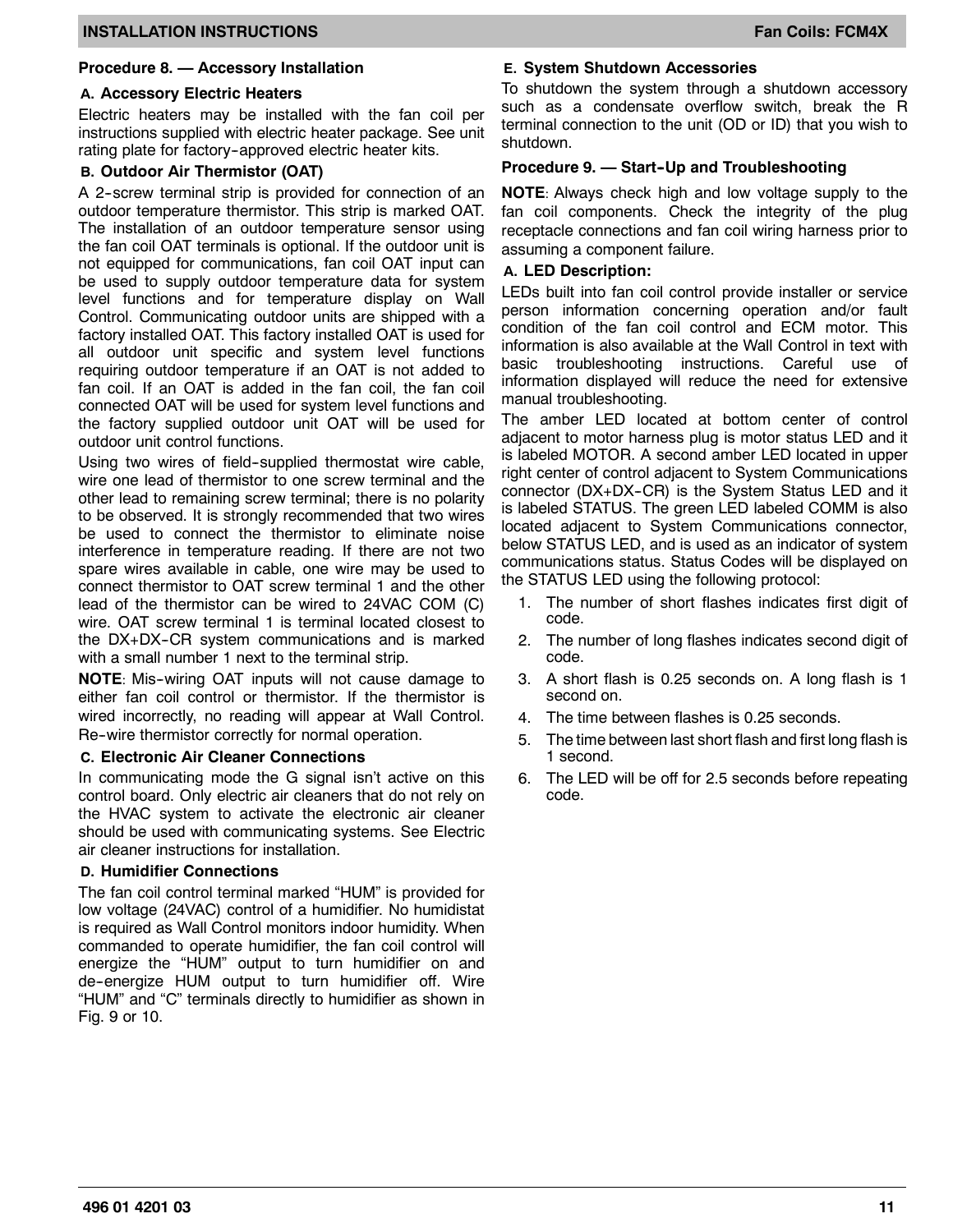

#### **B.** Fan Coil Control Start-Up and System **Communications Troubleshooting:**

On power up, green COMM LED will be turned off until successful system communications are established (this should happen within 10 seconds). Once communications with Wall Control are successful, COMM LED will be lit and held on. At the same time, amber STATUS LED will be lit and held continuously on until a request for operating mode is received. The STATUS LED will be on any time fan coil is in idle mode. If, at any time, communications are not successful for a period exceeding 2 minutes, fan coil control will only allow emergency heating or cooling operation using a common thermostat, a non--communicating outdoor unit and the R, C, Y, O, W outdoor unit terminal strip connections and will display **Status Code 16, System Communication Fault**, on amber STATUS LED. No further fan coil troubleshooting information will be available at Wall Control until communications are re-established.

If COMM LED does not light within proper time period and Status Code is not displayed:

- 1. Check system transformer high and low voltage to be sure the system is powered.
- 2. Check fuse on fan coil control to be sure it is not blown. If fuse is open, check system wiring before replacing it to be sure a short does not cause a failure of replacement fuse.

If COMM LED does not light within proper time period and Status Code is displayed:

Check system wiring to be sure Wall Control is powered and connections are made  $DX$ + to  $DX$ +,  $DX$ - to  $DX$ -, etc. and wiring is not shorted. Mis-wiring or shorting of the DX+DX-CR communications wiring will not allow successful communications.

**NOTE:** Shorting or mis-wiring low voltage system wiring **will not** cause damage to fan coil control or Wall Control but may cause low voltage fuse to open.

#### **C. ECM Motor Troubleshooting**

The ECM motor used in this product consists of two parts: the Control Module and the motor winding section. Do not assume motor or module is defective if it will not start. Use the designed-in LED information aids and follow troubleshooting steps described below before replacing motor Control Module or entire motor. Motor Control Module is available as a replacement part.

### **VERIFY MOTOR WINDING SECTION:**



**ELECTRICAL SHOCK HAZARD**

**Failure to follow this warning could result in personal injury possible equipment damage.**

**After disconnecting power from the ECM motor, wait at least 5 minutes before removing the control section. Internal capacitors require time to discharge.**

Before proceeding to replace a motor Control Module:

- 1. Check motor winding section to be sure it is functional.
- 2. Remove motor Control Module section and unplug winding plug. Motor shaft should turn freely, resistance between any two motor leads should be similar and resistance between any motor lead and unpainted motor end should exceed 100,000 ohms.
- 3. Failing any of these tests, entire ECM motor must be replaced.
- 4. Passing all of the tests, motor Control Module alone can be replaced.

#### **MOTOR TURNS SLOWLY:**

1. Low static pressure loading of blower while access panel is removed will cause blower to run slowly. Particularly at low airflow requests. This is normal, do not assume a fault exists.

**NOTE**: Blower motor faults will not cause a lockout of blower operation. Fan coil control will attempt to run the blower motor as long as Wall Control maintains a demand for airflow. Fan coil control will not operate electric heaters while a fault condition exists. The fan coil control communicates with the motor at least once every 5 seconds, even when the motor is idle. If, during operation, the fan coil control does not communicate with the motor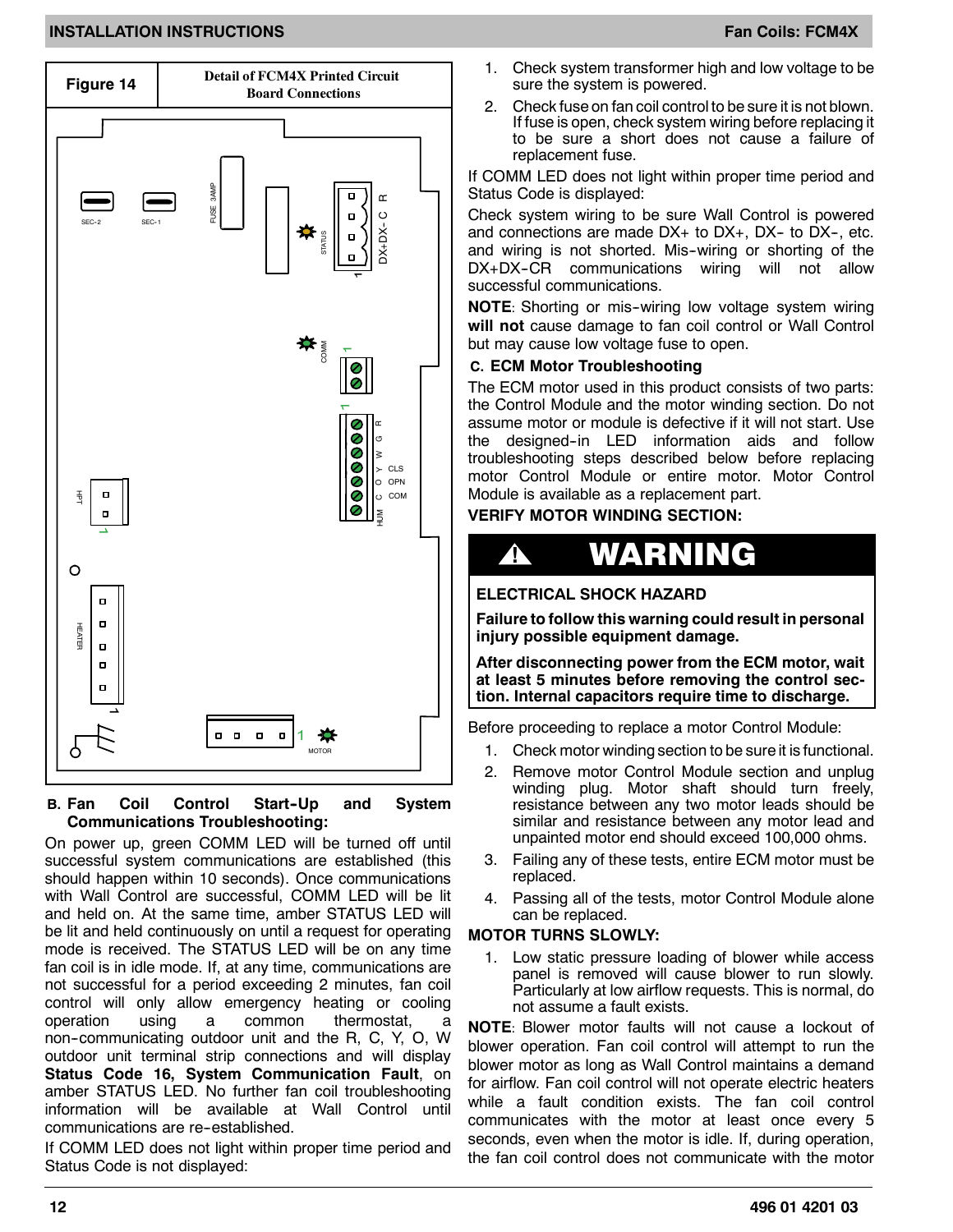#### **INSTALLATION INSTRUCTIONS FAN ALL AND LOCAL CONSTALLATION INSTRUCTIONS**

for more than 25 seconds, the motor will shut itself down and wait for communications to be reestablished.

#### **D. Using Motor LED in Troubleshooting**

The MOTOR LED is connected to the blower motor communication line and works with the fan coil control microprocessor and the STATUS LED to provide fan coil operation and troubleshooting information. When the motor is commanded to operate, the MOTOR LED will be turned on and will flash each time instructions are sent to the motor. When the motor is commanded to stop, the MOTOR LED will be turned off.

If the MOTOR LED is lit, flashing and the motor is running or if the MOTOR LED is off and the motor is stopped, operation is normal and no motor fault exists.

If the MOTOR LED is lit, flashing and the motor does not run, or if the MOTOR LED is off and the motor is running, check the STATUS LED for the Status Code. Refer to the troubleshooting instructions for the indicated Status Code in Section E, Fan Coil Troubleshooting.

#### **E. Fan Coil Troubleshooting**

Fan coil faults indicated by flashing codes on the amber system STATUS LED can be resolved using troubleshooting information provided below. Codes are listed in order of their priority, highest to lowest. Though multiple faults can exist at any time, only the highest priority code will be displayed on STATUS LED. Clearing the indicated fault when multiple faults exist will cause the next highest priority Status Code to be flashed. All existing faults, as well as a fault history, can be viewed at Wall Control.

#### **STATUS CODE 45, CONTROL BOARD TEST FAULT:**

Fan coil control has failed internal start-up tests and must be replaced. No other service procedure will correct.

#### **STATUS CODE 37, HEATER OUTPUT SENSED "ON" WHEN NOT ENERGIZED:**

Fan coil control is provided with circuitry to detect presence of a 24VAC signal on Electric Heater stage 1 and stage 2 outputs. If fan coil control detects a 24VAC signal on either heater stage output and it is not supplying signal, Status Code 37 will be displayed on STATUS LED. Fan coil control will turn off output and command blower motor to supply an airflow determined to be safe for current operation mode with electric heaters energized.

To find the fault:

- 1. Stop all system operations at Wall Control and check heater stage 24VAC outputs.
- 2. Disconnect electric heater at plug/receptacle 2 and check heater wiring for faults. See Status Code 36 for more information.

#### **STATUS CODE 44, MOTOR COMMUNICATION FAULT:**

The MOTOR LED is connected to the blower motor communication line and works with the fan coil control microprocessor and STATUS LED to provide fan coil operation and troubleshooting information. When motor is commanded to operate, the MOTOR LED will be turned on and will flash each time instructions are sent to the motor.

When the motor is commanded to stop, the MOTOR LED will be turned off. The MOTOR LED will not flash to indicate communications when it is turned off.

Fan coil control is constantly communicating with the motor, even when the motor and MOTOR LED are off. If motor does not acknowledge receipt of communications, the control will display Status Code 44 on STATUS LED and continue to try to communicate with the motor. If motor acknowledges communication, Status Code will be cleared.

If MOTOR LED is lit and flashing and motor does not run:

- 1. Check the STATUS LED. If STATUS LED is indicating a Status 44 code, check the motor wiring harness for proper connection to control and motor receptacles.
- 2. Check motor wiring harness to be sure all wiring complies with wiring diagram description, makes a complete circuit from connector to connector and is not shorted.
- 3. Check 12 Vdc low voltage supply to motor at pins 1 (+) and  $2$  (-) of motor header connection to fan coil control.

If all checks are normal, fan coil control is good and Control Module on motor may need replacement. Check motor and Motor Control Module following the instructions in Section C. ECM Motor Troubleshooting.

Shorted or mis-wiring of the low voltage motor harness wiring will not cause damage to fan coil control or to motor Control Module.

If the MOTOR LED is off, STATUS LED is indicating a Status Code 44 and motor is running:

Disconnect the motor harness at the fan coil control. If motor continues to run, fan coil control is good and Control Module on motor may need replacement.

#### **STATUS CODE 25, INVALID MOTOR / MODEL SELECTION:**

On initial start--up, fan coil control shall poll motor for its size data and check fan coil size data stored in fan coil control memory.

- 1. If motor size is incorrect for fan coil size or fan coil size data is invalid, Status Code 25 will be displayed on STATUS LED.
- 2. If model size data is missing (as is the case when a replacement fan coil control is installed), system Wall Control will prompt installer to enter correct model size from a list of valid sizes.
- 3. If motor size is incorrect for model size, motor must be replaced with proper size motor. **Fan coil control will not respond to operation requests until this fault condition is resolved.**

#### **STATUS CODE 27, INVALID OUTDOOR UNIT SIZE:**

On initial power--up, fan coil control will write into memory outdoor unit size as provided by Wall Control in a fully communicating system.

- 1. If outdoor unit size is invalid, Status Code 27 will be displayed on STATUS LED.
- 2. Wall Control will prompt the installer to choose size from a list of valid sizes for application with fan coil.
- 3. Check communications wiring to be sure Wall Control has established communications with outdoor unit or select proper size from valid size list provided at Wall Control.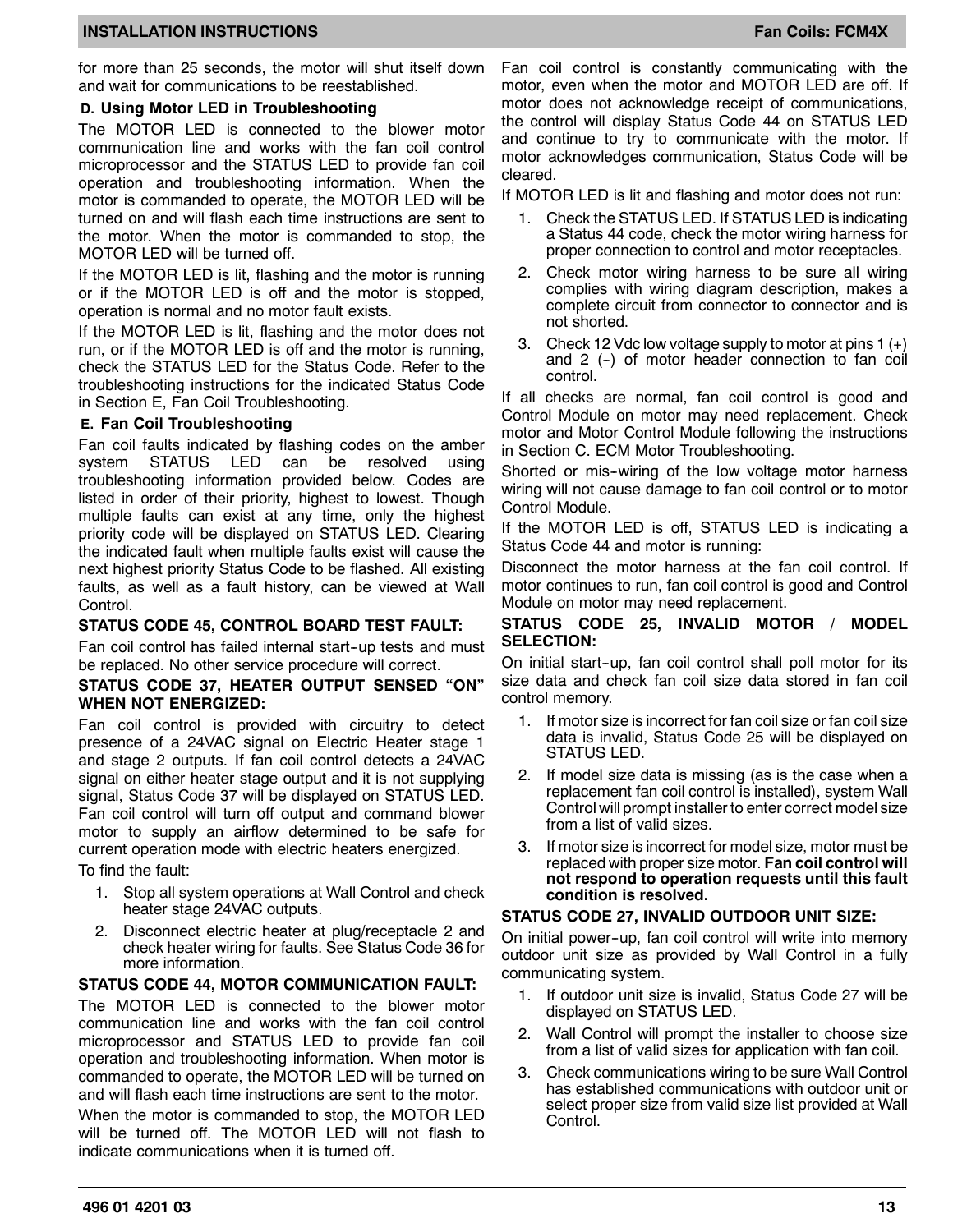#### **INSTALLATION INSTRUCTIONS FAN ALL AND SEXUAL CONSTANT OF A SEXUAL CONSTANT OF A SEXUAL CONSTANT OF A SEXUAL CO**

#### **STATUS CODE 26, INVALID HEATER SIZE:**

On initial power--up, fan coil control will write into memory electric heater size as read from heater if heater is provided with Identifier Resistor (IDR). Heater size must be valid for combination of indoor and outdoor components installed. Fan coil control will read IDR value connected to pins 5 and 8 of heater harness connector. If no resistor is found, system Wall Control will prompt installer to verify that no heater is installed. Verifying that this is correct will establish that fan coil is operating without an electric heater accessory. Upon choosing negative option, installer will be prompted to select heater size installed from a list of valid heater sizes for fan coil and outdoor unit size installed. If heater ID resistor value read is invalid, Status Code 26 will be displayed on STATUS LED. If heater installed is equipped with a resistor connected to pins 5 and 8 of heater harness connector and Status Code 26 is displayed on STATUS LED:

- 1. Check wiring harness connections to be sure connections are secure.
- 2. If symptoms persist, disconnect wiring harness at fan coil control heater header and check for a resistance value greater than 5000 ohms.
- 3. Check for proper wiring of resistor assembly.
- 4. Make sure heater size installed is an approved size for outdoor unit and fan coil sizes installed.

**NOTE**: Fan coil control will not operate electric heater until this Status Code is resolved. If the heater size is set through the Wall Control, the heater will be operated as a single stage heater. If staging is desired, the IDR value must be read in by the fan coil control.

#### **STATUS CODE 36, HEATER OUTPUT NOT SENSED WHEN ENERGIZED:**

Fan coil control is provided with circuitry to detect presence of a 24VAC signal on Electric Heater stage 1 and stage 2 outputs. If fan coil control energizes either heater stage and does not detect the 24VAC signal on output, Status Code 36 will be displayed on the STATUS LED Fan coil control will continue to energize heater output(s) and adjust blower operation to a safe airflow level for energized electric heat stage(s).

To find the fault:

Check for 24VAC on heater stage outputs. Fan coil control or sensing circuit may be bad.

**NOTE**: It may be useful as an electric heater troubleshooting procedure to disconnect the system communications to force Status Code 16 enabling of emergency heat mode. It is difficult to know which heater output is energized or not energized in normal operation. When fan coil is operated in emergency heat mode using electric heaters, both outputs are energized and de--energized together. Terminal strip inputs to control can then be connected R to W to turn on both electric heat outputs. Heater output sensing circuits can then be checked to resolve Status Code 36 or 37 problems.

#### **STATUS CODE 41, BLOWER MOTOR FAULT:**

If MOTOR LED is lit and flashing and motor does not run:

- 1. Check STATUS LED. If STATUS LED is indicating Status Code 41, motor control has detected that the motor will not come up to speed within 30 seconds of being commanded to run or that the motor has been slowed to below 250 rpm for more than 10 seconds after coming up to speed. Motor wiring harness and fan coil control are operating properly, do not replace.
- 2. Check to be sure that the blower wheel is not rubbing the housing.
- 3. Check motor to be sure that the motor shaft is not seized (motor Control Module must be removed and electronics disconnected from windings to perform this check properly).
- 4. Check motor windings section following instructions in Section C. ECM Motor Troubleshooting.

If all these checks are normal, the motor Control Module may need replacement.

#### **STATUS CODE 16, SYSTEM COMMUNICATION FAULT:**

On initial power--up and at any time system communications are not successful for a period exceeding 2 minutes following successful communications, the fan coil control will only allow emergency heating or cooling operation using a common thermostat, a non--communicating outdoor unit, and the RGWYO outdoor unit terminal strip connections and will display Status code 16 on the amber STATUS LED (see section E, Emergency Heating and Cooling Modes). No further fan coil troubleshooting information will be available at the Wall Control until communications are reestablished.

Check system wiring to be sure the Wall Control is powered and connections are made DX+ to DX+, DX-- to DX-, etc. and wiring is not shorted. Mis-wiring or shorting of the  $DX+DX-CR$  communications wiring will not allow successful communications. Correcting wiring faults will clear the code and reestablish communications.

Shorting or mis-wiring the low voltage system wiring will not cause damage to fan coil control or to Wall Control but may cause the low voltage fuse to open.

#### **STATUS CODE 46, BROWNOUT CONDITION:**

If the secondary voltage of the transformer falls below 15VAC for a period exceeding 4 seconds, Status Code 46 will be displayed on STATUS LED. If system includes a non--communicating outdoor air conditioner or heat pump, the Wall Control will command the fan coil to turn off Y output controlling compressor.

When secondary voltage rises above 17VAC for more than 4 seconds, the brownout condition is cleared and normal system operation will resume subject to any minimum compressor off delay function which may be in effect. Brownout does not affect blower or electric heater operation.

#### **STATUS CODE 53, OUTDOOR AIR TEMPERATURE SENSOR FAULT:**

If an OAT sensor is found at power-up, input is constantly checked to be within a valid temperature range. If sensor is found to be open or shorted at any time after initial validation, Status Code 53 will be displayed at amber STATUS LED.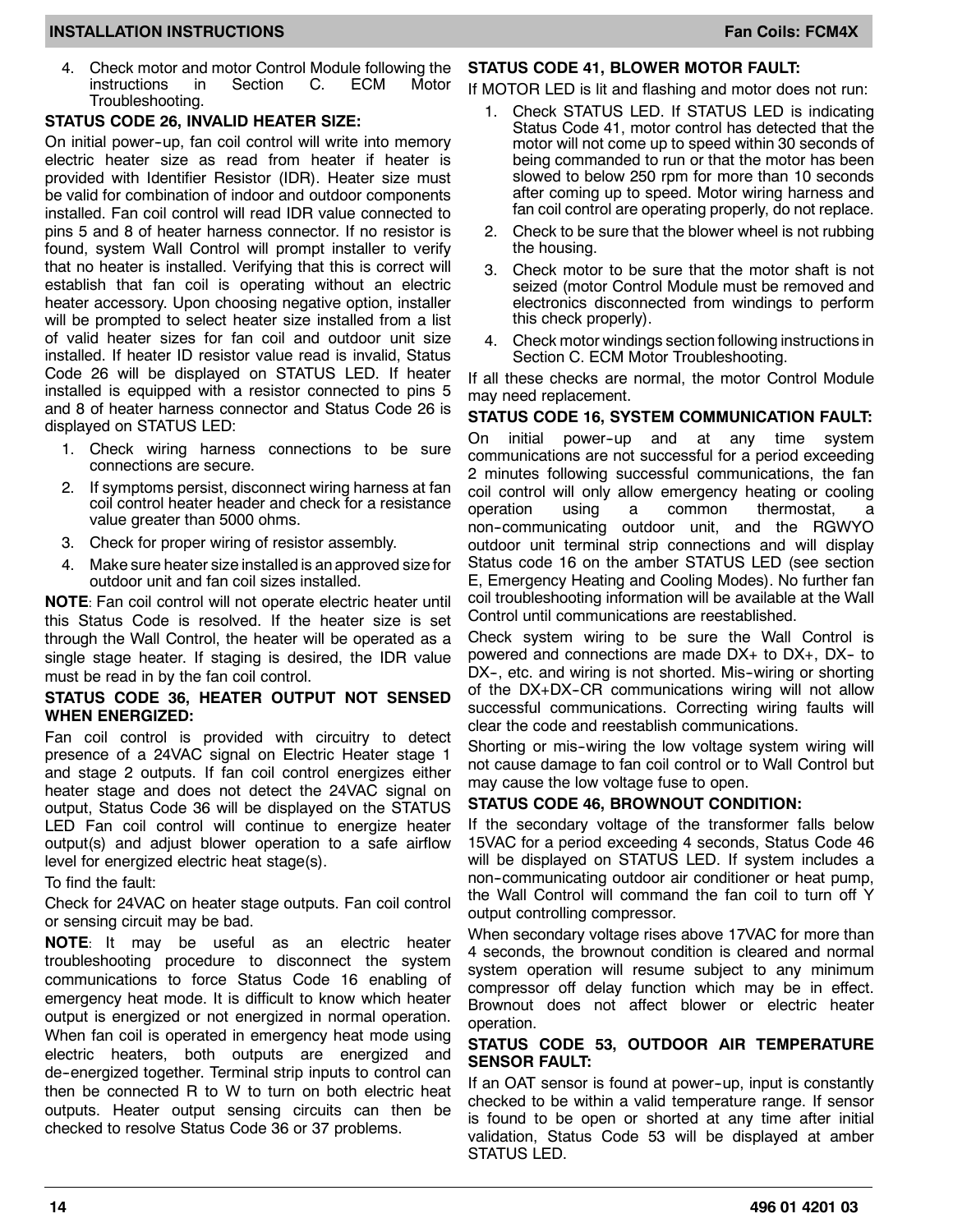Check for faults in wiring connecting sensor to OAT terminals. Using an Ohmmeter, check resistance of thermistor for a short or open condition. If thermistor is shorted or open, replace it to return the system to normal operation. If fault is in the wiring connections, correcting the fault will clear the code and return the system to normal operation.

**NOTE**: If fault condition is an open thermistor or a wiring problem that appears to be an open thermistor and the power to the fan coil control is cycled off, the fault code will be cleared on the next power-up but the fault will remain and system operation will not be as expected. This is because on power--up, the fan coil control cannot discern the difference between an open sensor or if a sensor is not installed.

#### **F. Emergency Heating and Cooling Modes**

Fan coil control can provide **emergency** heating or cooling using a common heat/cool thermostat in the event that there are no system communications, fault is in Wall Control and no replacement is immediately available.

To activate these modes, the thermostat and outdoor unit must be wired as a common heating/cooling system to fan coil control RGWYOC terminals.

**NOTE**: These emergency modes do not provide the level of comfort and efficiency expected by the consumer and should only be activated when Wall Control cannot be replaced immediately.

#### **Procedure 10. — FCM4X Fan Coil Sequence of Operation**

The FCM4X Fan Coil is designed for installation with an Observer Communicating Wall Control only. This fan coil will not respond to commands provided by a common thermostat except under certain emergency situations described in Procedure 9 - Start Up and Troubleshooting. The Wall Control uses temperature; humidity and other data supplied from indoor and outdoor system components to control heating or cooling system for optimum comfort. The fan coil will be commanded by Wall Control to supply airflow and, in the case of a non--communicating outdoor unit, Air Conditioner or Heat Pump control. The fan coil will operate blower at requested airflow for most modes.

The nominal requested airflow will be 350 cfm per ton of nominal cooling capacity as defined by outdoor unit size. Actual airflow request will be adjusted from nominal using indoor and outdoor temperature and indoor humidity data to optimize the system operation for occupant comfort and system efficiency. Refer to Wall Control literature for further system control details.

Airflow during electric heater operation must be greater than a minimum level for safe operation. If Wall Control instructs fan coil to turn on electric heat and the requested airflow is less than the minimum value required for safe operation of installed heater, the fan coil control will override requested value with the value shown in Table 2, FCM4X Fan Coil Airflow Delivery Chart - Electric Heating Modes.

#### **CARE AND MAINTENANCE**

For continuing high performance, and to minimize possible equipment failure, it is essential that periodic maintenance be performed on this equipment. The only required maintenance that may be performed by the consumer is filter maintenance.

# **!** WARNING

#### **ELECTRICAL SHOCK HAZARD**

**Failure to establish uninterrupted or unbroken ground could result in personal injury and/or death.**

**Disconnect all power to unit before servicing field wires or removing control package. The disconnect (when used) on access panel does not disconnect power to the line side of disconnect, but does allow safe service to all other parts of unit. If unit does not have a disconnect, disregard the foregoing. Instead, make sure that a disconnecting means is within sight from, and is readily accessible from, the unit. Disconnect all electrical power to unit before performing any maintenance or service on it.**

The minimum maintenance requirements for this equipment are as follows:

- 1. Inspect and clean or replace air filter each month or as required.
- 2. Inspect cooling coil, drain pan, and condensate drain each cooling season for cleanliness. Clean as necessary. An inspection port is provided on all A--coil delta plates. Remove plastic plug to inspect.
- 3. Inspect blower motor and wheel for cleanliness each heating and cooling season. Clean as necessary.
- 4. Inspect electrical connections for tightness and controls for proper operation each heating and cooling season. Service as necessary.

Consult Technical Service Manual available from equipment distributor for maintenance procedures.

# **! CAUTION**

#### **CUT HAZARD**

**Failure to follow this caution may result in personal injury.**

**Sheet metal parts may have sharp edges or burrs. Use care and wear appropriate protective clothing and gloves when handling parts**

Using the Owner's/User Manual furnished in outdoor unit, the installing technician should explain system operation to the consumer with particular emphasis on indoor fan coil operation sounds and filter maintenance.